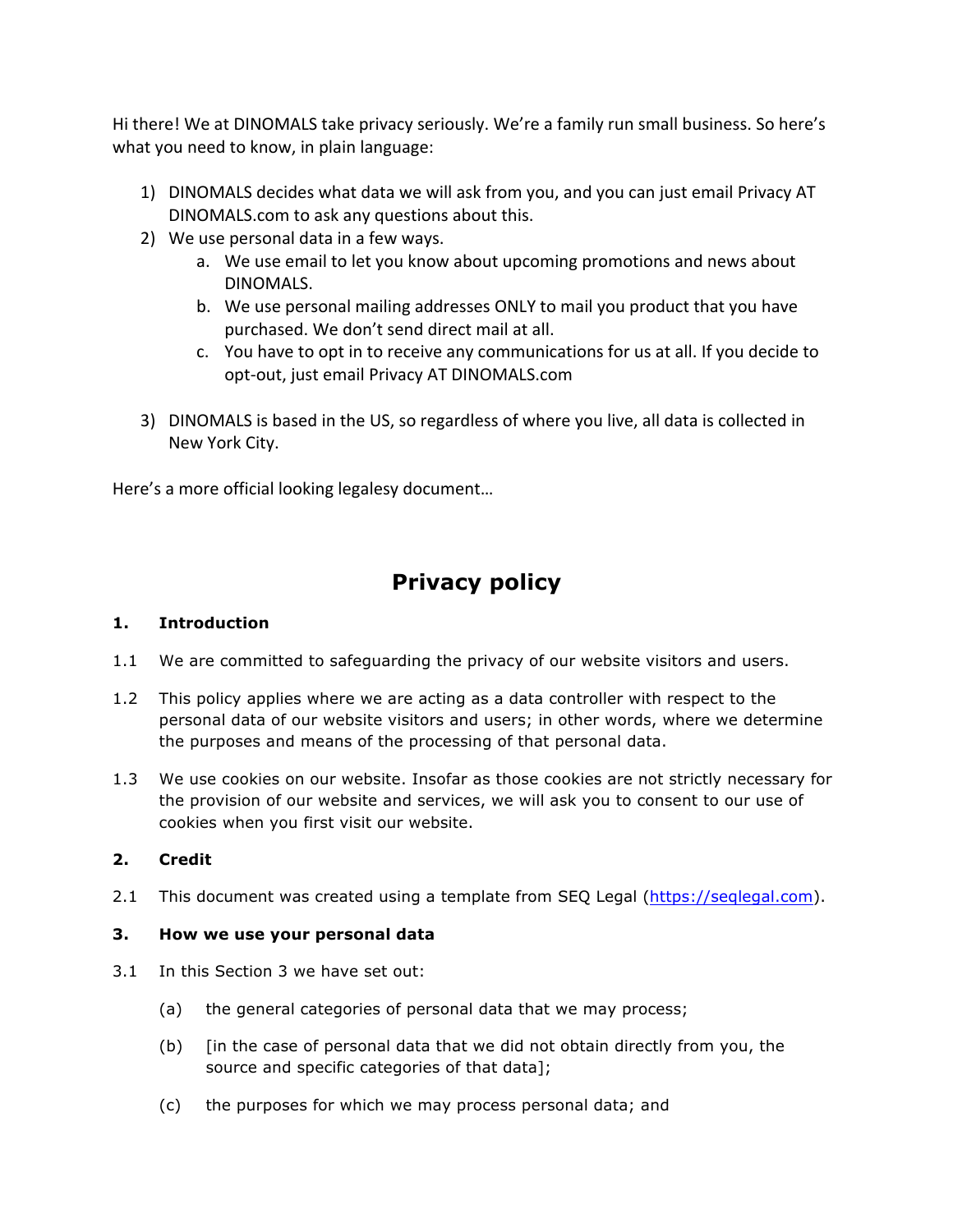- (d) the legal bases of the processing.
- 3.2 We may process data about your use of our website and services. The usage data may include your IP address, geographical location, browser type and version, operating system, referral source, length of visit, page views and website navigation paths, as well as information about the timing, frequency and pattern of your service use. The source of the usage data is Wix and Google Analytics. This usage data may be processed for the purposes of analyzing the use of the website and services. The legal basis for this processing is monitoring and improving our website and services.
- 3.3 We may process information contained in any enquiry you submit to us regarding goods and/or services. The enquiry data may be processed for the purposes of offering, marketing and selling relevant goods and/or services to you. The legal basis for this processing is consent.
- 3.4 We may process information relating to our customer relationships, including customer contact information. The customer relationship data may include your name, your contact details, and information contained in communications between us and you. The source of the customer relationship data is you. The customer relationship data may be processed for the purposes of managing our relationships with customers, communicating with customers, keeping records of those communications and promoting our products and services to customers. The legal basis for this processing is consent OR our legitimate interests, namely the proper management of our customer relationships.
- 3.5 We may process information relating to transactions, including purchases of goods and services, that you enter into with us and/or through our website. The transaction data may include your contact details, your card details and the transaction details. The transaction data may be processed for the purpose of supplying the purchased goods and services and keeping proper records of those transactions. The legal basis for this processing is the performance of a contract between you and us and/or taking steps, at your request, to enter into such a contract and our legitimate interests, namely the proper administration of our website and business.
- 3.6 We may process information that you provide to us for the purpose of subscribing to our email notifications and/or newsletters. The notification data may be processed for the purposes of sending you the relevant notifications and/or newsletters. The legal basis for this processing is consent OR the performance of a contract between you and us and/or taking steps, at your request, to enter into such a contract.
- 3.7 We may process any of your personal data identified in this policy where necessary for the establishment, exercise or defense of legal claims, whether in court proceedings or in an administrative or out-of-court procedure. The legal basis for this processing is our legitimate interests, namely he protection and assertion of our legal rights, your legal rights and the legal rights of others.
- 3.8 In addition to the specific purposes for which we may process your personal data set out in this Section 3, we may also process any of your personal data where such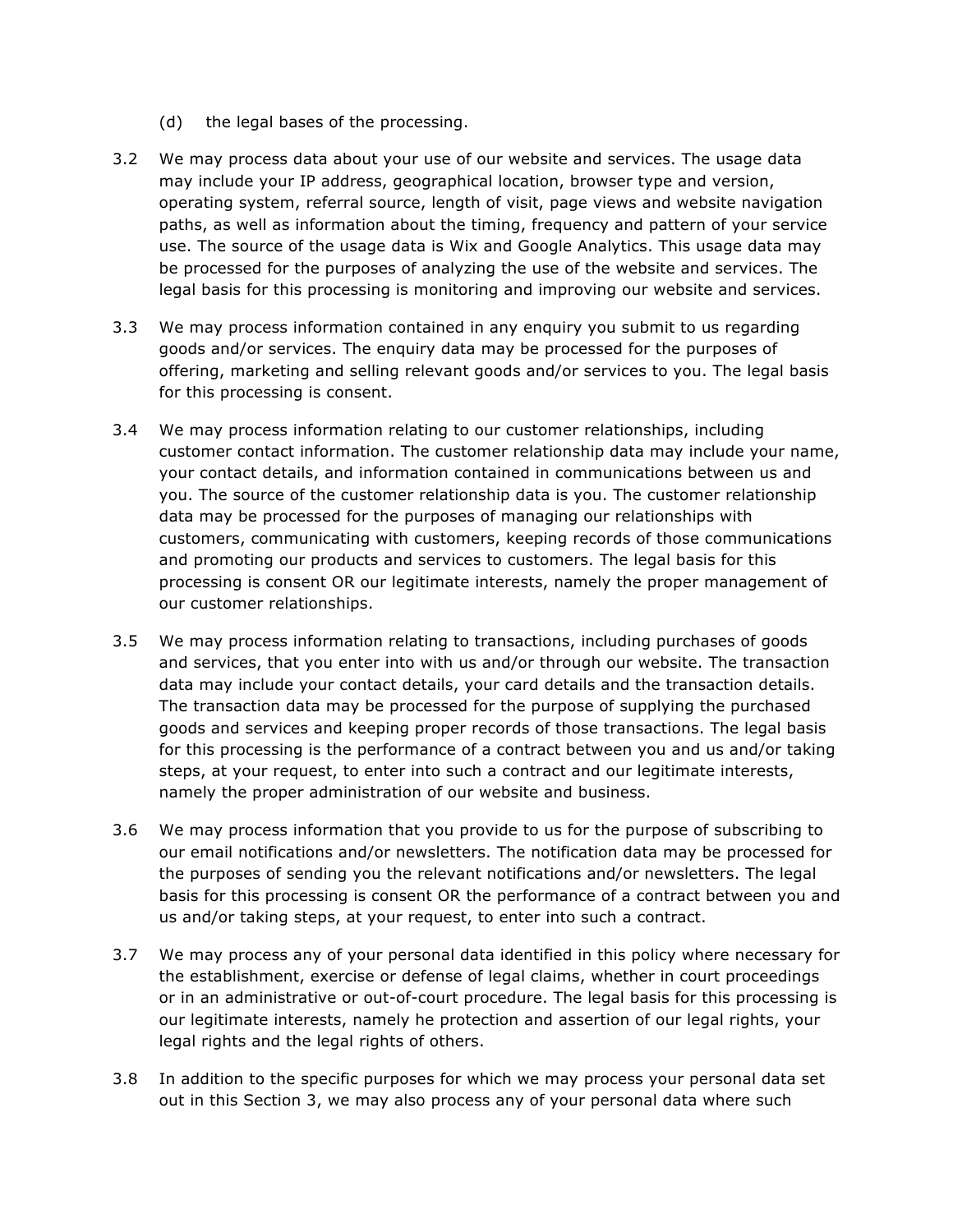processing is necessary for compliance with a legal obligation to which we are subject, or in order to protect your vital interests or the vital interests of another natural person.

3.9 Please do not supply any other person's personal data to us, unless we prompt you to do so.

# **4. Providing your personal data to others**

4.1 Financial transactions relating to our website and services are OR may be handled by our payment services providers, Paypal, Stripe. We will share transaction data with our payment services providers only to the extent necessary for the purposes of [processing your payments, refunding such payments and dealing with complaints and queries relating to such payments and refunds]. You can find information about the payment services providers' privacy policies and practices at *[URLs]*.

## **5. Retaining and deleting personal data**

- 5.1 This Section 6 sets out our data retention policies and procedure, which are designed to help ensure that we comply with our legal obligations in relation to the retention and deletion of personal data.
- 5.2 Personal data that we process for any purpose or purposes shall not be kept for longer than is necessary for that purpose or those purposes.
- 5.3 Notwithstanding the other provisions of this Section 6, we may retain your personal data where such retention is necessary for compliance with a legal obligation to which we are subject, or in order to protect your vital interests or the vital interests of another natural person.

## **6. Amendments**

- 6.1 We may update this policy from time to time by publishing a new version on our website.
- 6.2 You should check this page occasionally to ensure you are happy with any changes to this policy.
- 6.3 We [may] OR [will] notify you of [changes] OR [significant changes] to this policy [by email or through the private messaging system on our website].

## **7. Your rights**

- 7.1 In this Section 8, we have summarized the rights that you have under data protection law. Some of the rights are complex, and not all of the details have been included in our summaries. Accordingly, you should read the relevant laws and guidance from the regulatory authorities for a full explanation of these rights.
- 7.2 Your principal rights under data protection law are: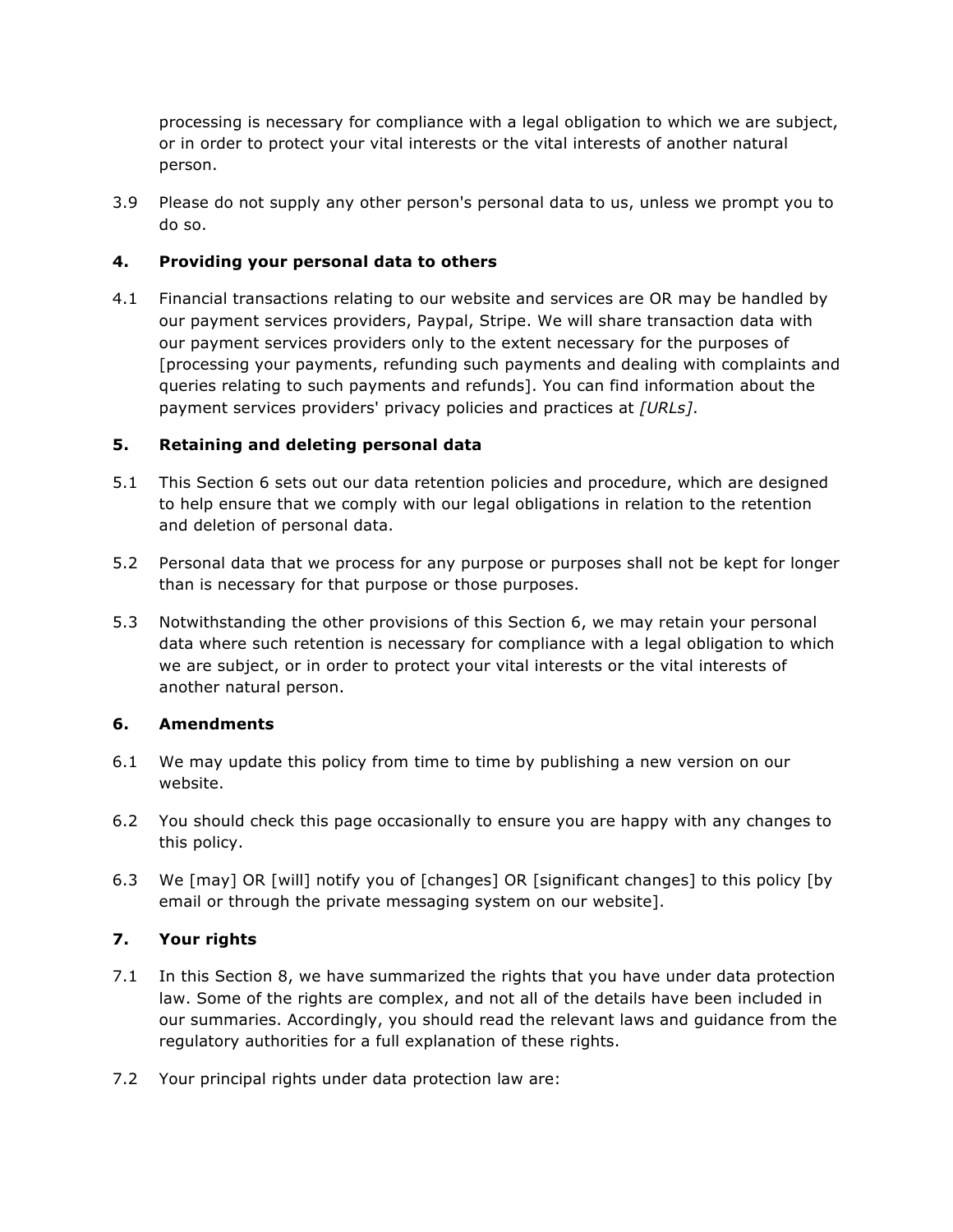- (a) the right to access;
- (b) the right to rectification;
- (c) the right to erasure;
- (d) the right to restrict processing;
- (e) the right to object to processing;
- (f) the right to data portability;
- (g) the right to complain to a supervisory authority; and
- (h) the right to withdraw consent.
- 7.3 You have the right to confirmation as to whether or not we process your personal data and, where we do, access to the personal data, together with certain additional information. That additional information includes details of the purposes of the processing, the categories of personal data concerned and the recipients of the personal data. Providing the rights and freedoms of others are not affected, we will supply to you a copy of your personal data. The first copy will be provided free of charge, but additional copies may be subject to a reasonable fee.[ You can access [your personal data] by visiting *[URL]* when logged into our website.]
- 7.4 You have the right to have any inaccurate personal data about you rectified and, taking into account the purposes of the processing, to have any incomplete personal data about you completed.
- 7.5 In some circumstances you have the right to the erasure of your personal data without undue delay. Those circumstances include: [the personal data are no longer necessary in relation to the purposes for which they were collected or otherwise processed; you withdraw consent to consent-based processing; you object to the processing under certain rules of applicable data protection law; the processing is for direct marketing purposes; and the personal data have been unlawfully processed]. However, there are exclusions of the right to erasure. The general exclusions include where processing is necessary: [for exercising the right of freedom of expression and information; for compliance with a legal obligation; or for the establishment, exercise or defence of legal claims].
- 7.6 In some circumstances you have the right to restrict the processing of your personal data. Those circumstances are: you contest the accuracy of the personal data; processing is unlawful but you oppose erasure; we no longer need the personal data for the purposes of our processing, but you require personal data for the establishment, exercise or defence of legal claims; and you have objected to processing, pending the verification of that objection. Where processing has been restricted on this basis, we may continue to store your personal data. However, we will only otherwise process it: with your consent; for the establishment, exercise or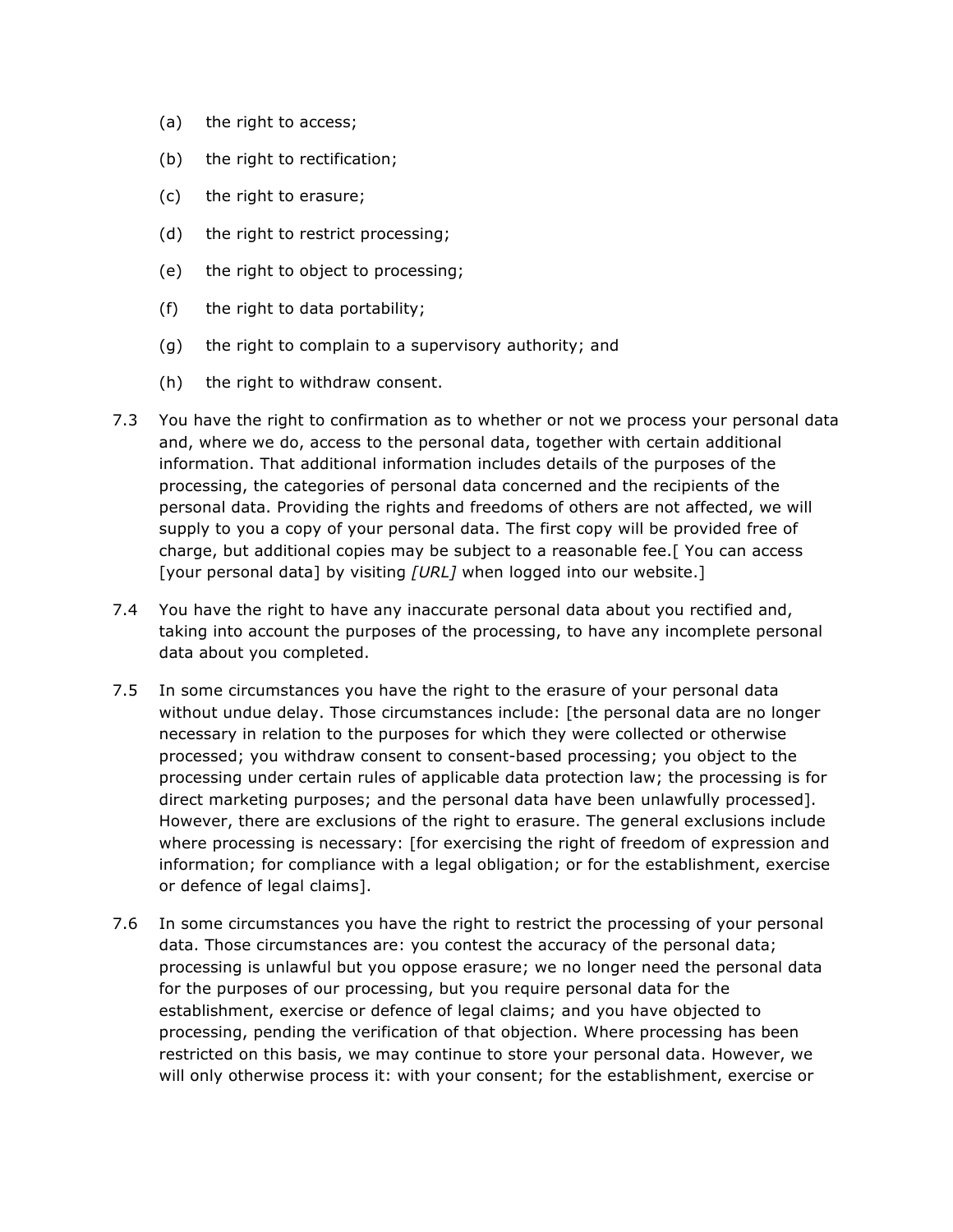defence of legal claims; for the protection of the rights of another natural or legal person; or for reasons of important public interest.

- 7.7 You have the right to object to our processing of your personal data on grounds relating to your particular situation, but only to the extent that the legal basis for the processing is that the processing is necessary for: the performance of a task carried out in the public interest or in the exercise of any official authority vested in us; or the purposes of the legitimate interests pursued by us or by a third party. If you make such an objection, we will cease to process the personal information unless we can demonstrate compelling legitimate grounds for the processing which override your interests, rights and freedoms, or the processing is for the establishment, exercise or defence of legal claims.
- 7.8 You have the right to object to our processing of your personal data for direct marketing purposes (including profiling for direct marketing purposes). If you make such an objection, we will cease to process your personal data for this purpose.
- 7.9 You have the right to object to our processing of your personal data for scientific or historical research purposes or statistical purposes on grounds relating to your particular situation, unless the processing is necessary for the performance of a task carried out for reasons of public interest.
- 7.10 To the extent that the legal basis for our processing of your personal data is:
	- (a) consent; or
	- (b) that the processing is necessary for the performance of a contract to which you are party or in order to take steps at your request prior to entering into a contract,

and such processing is carried out by automated means, you have the right to receive your personal data from us in a structured, commonly used and machine-readable format. However, this right does not apply where it would adversely affect the rights and freedoms of others.

- 7.11 If you consider that our processing of your personal information infringes data protection laws, you have a legal right to lodge a complaint with a supervisory authority responsible for data protection. You may do so in the EU member state of your habitual residence, your place of work or the place of the alleged infringement.
- 7.12 To the extent that the legal basis for our processing of your personal information is consent, you have the right to withdraw that consent at any time. Withdrawal will not affect the lawfulness of processing before the withdrawal.
- 7.13 You may exercise any of your rights in relation to your personal data [by written notice to us] OR [by *[methods]*][, in addition to the other methods specified in this Section 8].

#### **8. About cookies**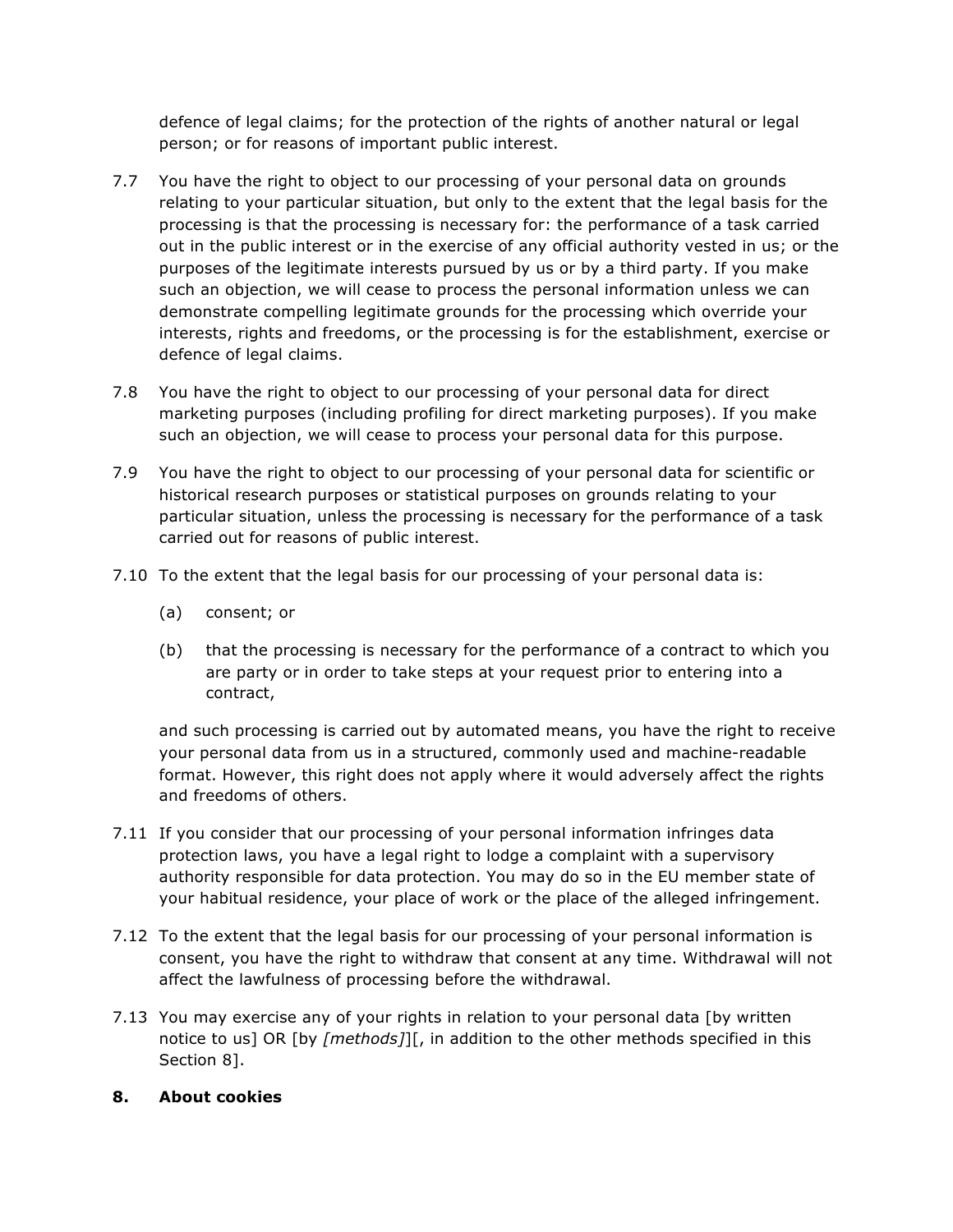- 8.1 A cookie is a file containing an identifier (a string of letters and numbers) that is sent by a web server to a web browser and is stored by the browser. The identifier is then sent back to the server each time the browser requests a page from the server.
- 8.2 Cookies may be either "persistent" cookies or "session" cookies: a persistent cookie will be stored by a web browser and will remain valid until its set expiry date, unless deleted by the user before the expiry date; a session cookie, on the other hand, will expire at the end of the user session, when the web browser is closed.
- 8.3 Cookies do not typically contain any information that personally identifies a user, but personal information that we store about you may be linked to the information stored in and obtained from cookies.

#### **9. Cookies that we use**

- 9.1 We use cookies for the following purposes:
	- (a) We use cookies as an element of the security measures used to protect user accounts, including preventing fraudulent use of login credentials, and to protect our website and services generally;
	- (b) We use cookies to help us to analyze the use and performance of our website and services

#### **10. Cookies used by our service providers**

- 10.1 Our service providers use cookies and those cookies may be stored on your computer when you visit our website.
- 10.2 We use Google Analytics to analyze the use of our website. Google Analytics gathers information about website use by means of cookies. The information gathered relating to our website is used to create reports about the use of our website. Google's privacy policy is available at: https://www.google.com/policies/privacy/.

#### **11. Managing cookies**

- 11.1 Most browsers allow you to refuse to accept cookies and to delete cookies. The methods for doing so vary from browser to browser, and from version to version. You can however obtain up-to-date information about blocking and deleting cookies via these links:
	- (a) https://support.google.com/chrome/answer/95647?hl=en (Chrome);
	- (b) https://support.mozilla.org/en-US/kb/enable-and-disable-cookies-websitepreferences (Firefox);
	- (c) http://www.opera.com/help/tutorials/security/cookies/ (Opera);
	- (d) https://support.microsoft.com/en-gb/help/17442/windows-internet-explorerdelete-manage-cookies (Internet Explorer);